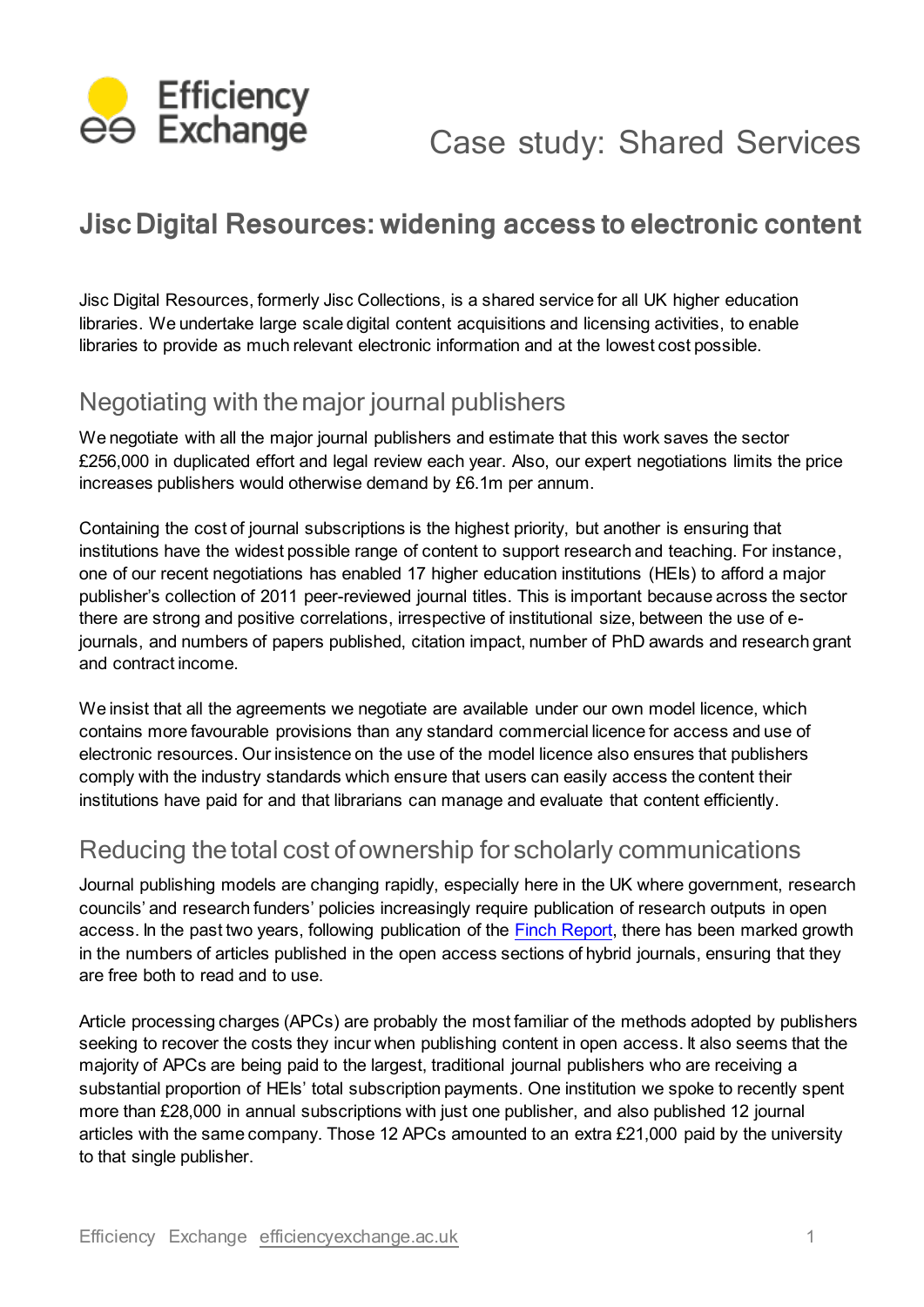

# Case study: Shared Services

We have developed several systems that we believe are sustainable and offer practical ways to offset the cost of APCs against subscription rates; discussions with publishers are ongoing on behalf of UK institutions. Following our negotiations, several large publishers have already agreed to implement these systems. Our agreements with some of the larger commercial publishers will reduce the extra cost of APCs by 75% for some institutions.

#### Resources tosupport research and teaching

In addition to journals, we negotiate with a wide range of publishers for a variety of different information resources, so that institutions benefit from reduced and differentiated pricing for datasets, e-books and multi-media. We estimate that our work saves the sector £250,000 in duplicated effort and legal review each year and that our expertise reduces the costs that would otherwise be paid by the sector for these resources by £24m per annum.

Over the past ten years e-books have become firmly embedded in most HEIs, with lecturers and students being enthusiastic users. Initially the convenience of any time, any place access was the key driver, but now we see e-books referenced on reading lists and in virtual learning environments, and this had led to a significant increase in their use. E-books provide the opportunity to enhance the student experience and academic outcomes and to drive innovation in learning and research and so we have negotiated agreements with all the publishers of the most popular e-book collections.

We also licence the Ordnance Survey data on behalf of the community at special educational rates and deliver the data and maps to the desktop, via the Digimap service. This data is highly used by the majority of UK HEIs across many faculties, not only geography departments. Without our intervention, data used each year would cost the sector an additional £41m per year at the commercial rates.

## Our digital library

With funding we received, we have built up a digital library of content, which is freely available to the sector. This digital library includes historic books and texts, e-journals, periodicals and other primary source materials.

The availability of these online resources means that all students and staff can easily use previously inaccessible or rare material at the desktop. This ubiquitous availability has made a great difference to teaching. Justin Champion, a lecturer at Royal Holloway, said of one of the digital collections:

*"Now all students can have the resources of the British Library, of the Oxford and Cambridge university libraries, and of some of the great North American collections on their desktop. Students in Hull, or Durham, Penzance or Hastings can be examining some of the rarest and most impressive works of a global collection with a few clicks of the mouse."*

The cost of acquiring such resources is beyond the means of most UK higher institutions, but the funding we have received, and the leverage we can apply through procurement at a national level has enabled us to buy the content at very deeply discounted rates. At a conservative estimate the content in